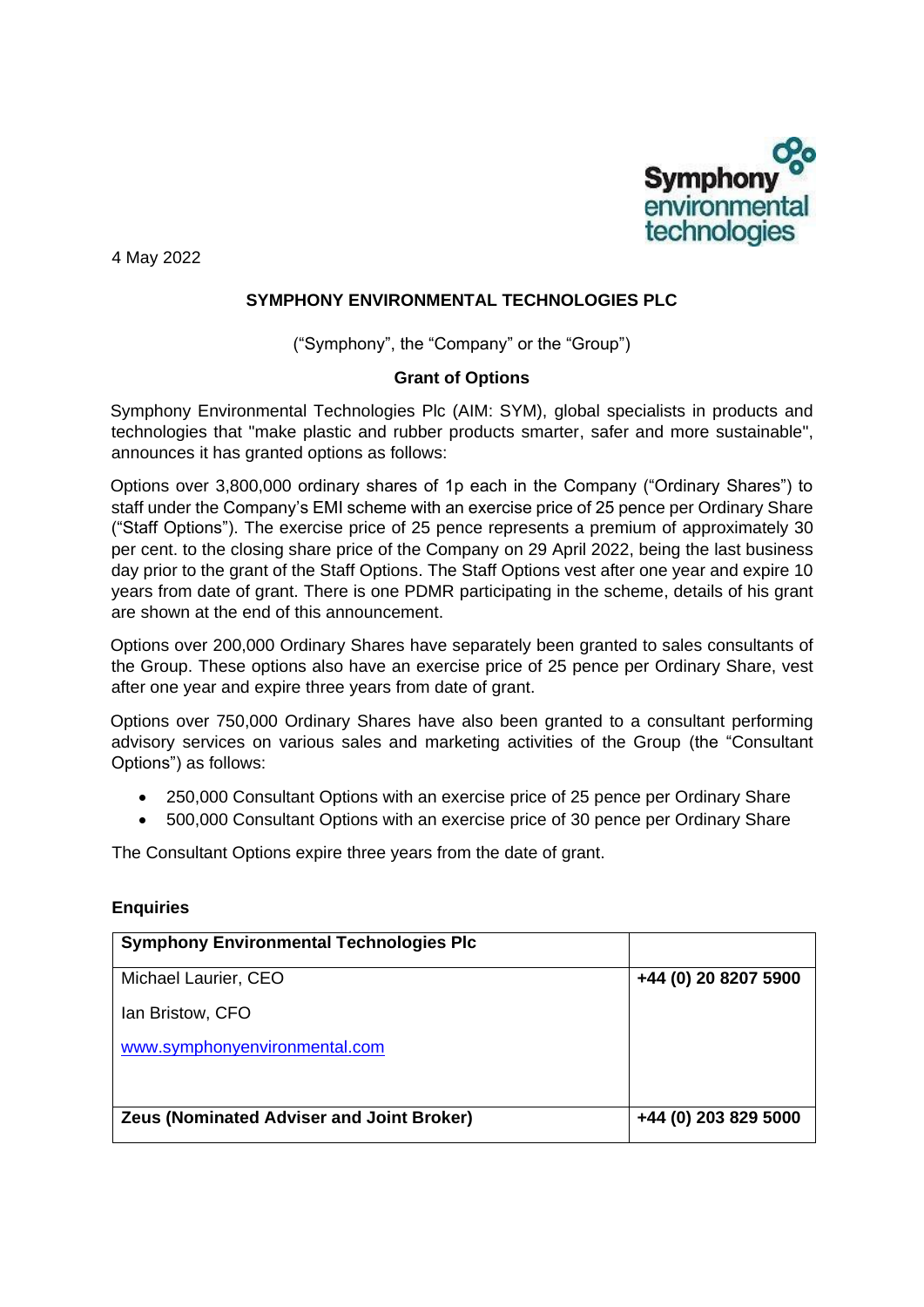| David Foreman / Kieran Russell / Guy Brinkley (Investment<br>Banking) |                      |
|-----------------------------------------------------------------------|----------------------|
| Dominic King / Victoria Ayton (Corporate Broking)                     |                      |
|                                                                       |                      |
| <b>Hybridan LLP (Joint Broker)</b>                                    | +44 (0) 203 764 2341 |
| <b>Claire Louise Noyce</b>                                            |                      |

## **Notification and public disclosure of transactions by Persons Discharging Managerial Responsibilities ("PDMR") and persons closely associated with them ("PCA")**

| Notification of a Transaction pursuant to Article 19(1) of Regulation (EU) No. 596/2014 |                                                                                                                                                                                                         |                                         |  |  |  |  |
|-----------------------------------------------------------------------------------------|---------------------------------------------------------------------------------------------------------------------------------------------------------------------------------------------------------|-----------------------------------------|--|--|--|--|
| $\mathbf{1}$                                                                            | Details of the person discharging managerial responsibilities/person closely<br>associated                                                                                                              |                                         |  |  |  |  |
| a                                                                                       | Name                                                                                                                                                                                                    | Keith Frener                            |  |  |  |  |
| $\overline{2}$                                                                          | for<br><b>Reason</b><br>notification                                                                                                                                                                    |                                         |  |  |  |  |
| a                                                                                       | Position/Status                                                                                                                                                                                         | <b>PDMR</b><br>Director of subsidiary   |  |  |  |  |
| b                                                                                       | Initial notification/<br>Amendment                                                                                                                                                                      | <b>Initial Notification</b>             |  |  |  |  |
| 3                                                                                       | Details of the issuer, emission allowance market participant, auction platform,<br>auctioneer or auction monitor                                                                                        |                                         |  |  |  |  |
| a                                                                                       | Name                                                                                                                                                                                                    | Symphony Environmental Technologies plc |  |  |  |  |
| b                                                                                       | LEI                                                                                                                                                                                                     | 2138001WEI2WG26TMH90                    |  |  |  |  |
| 4                                                                                       | Details of the transaction(s): section to be repeated for (i) each type of<br>instrument; (ii) each type of transaction; (iii) each date; and (iv) each place<br>where transactions have been conducted |                                         |  |  |  |  |